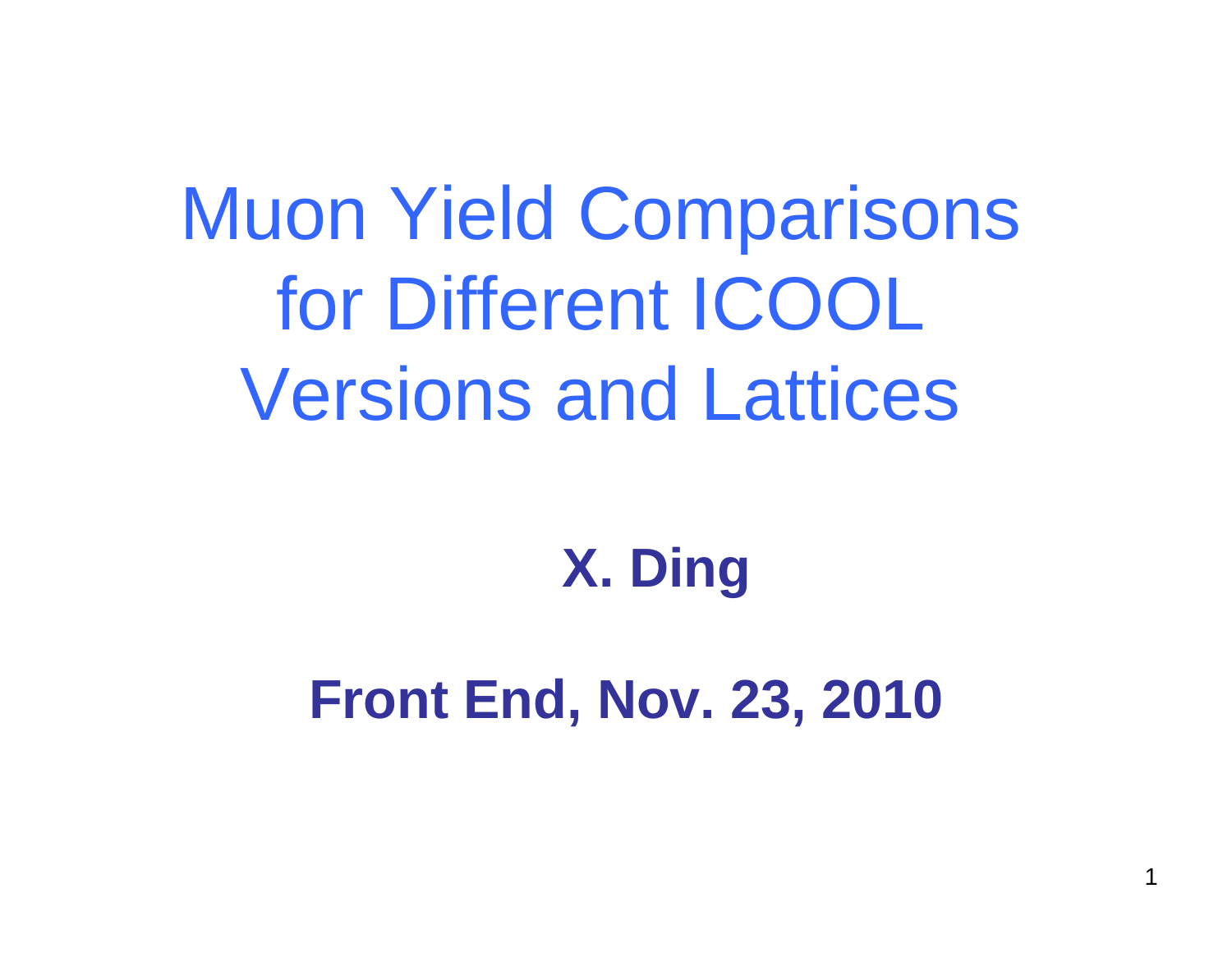#### **Simulation**

- Run MARS15 with target & beam configuration settings from optimization study. (MARS events of 106 for 2, 3, 4 GeV, 4\*105 for 5, 6, 7, 8 GeV, 105 events for 9, 10, 11,12, 13, 14 GeV; target parameters of 11 and 13GeV from interpolation)
- Take the muon/pion/kaons at z=0 m from MARS output (Field & solenoid position of ST2a configuration) to generate the for003.dat without smear of the particle time.
- Particles are tracked until the end of the cooling channel with different ICOOL decks (ST2a-BNL/ST2a-ISS/IDR) and different ICOOL versions (v310/v316/v320).
- Acceptance cuts (using ecalc9f):  $100 < pz < 300$  MeV/c, no tail cut (sigma\_cut = 0)  $A$ // = 150 mm, no pz-A $\perp$  correlation (pzcorr = 0)  $A = 30$  mm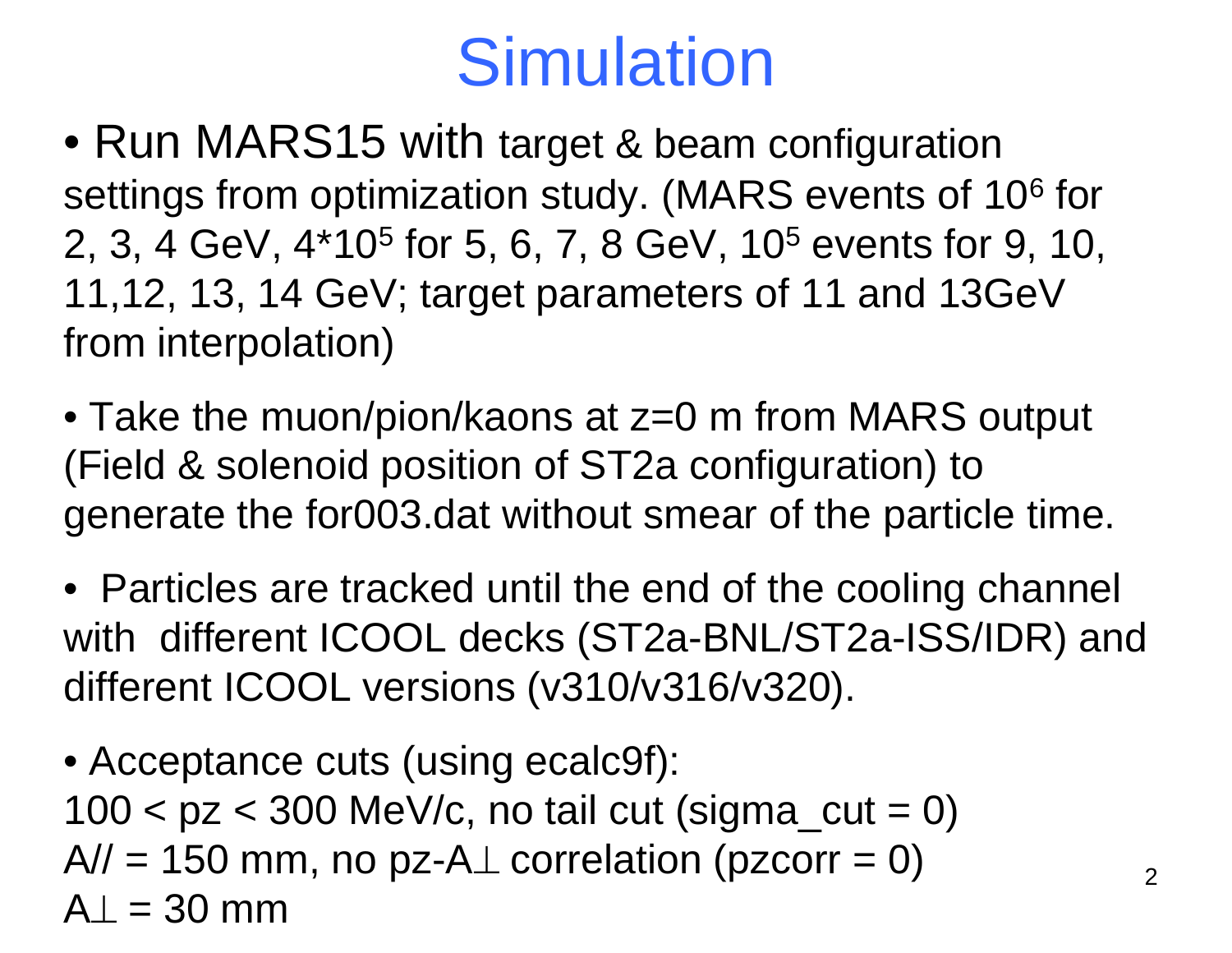# Consistency of Running MARS

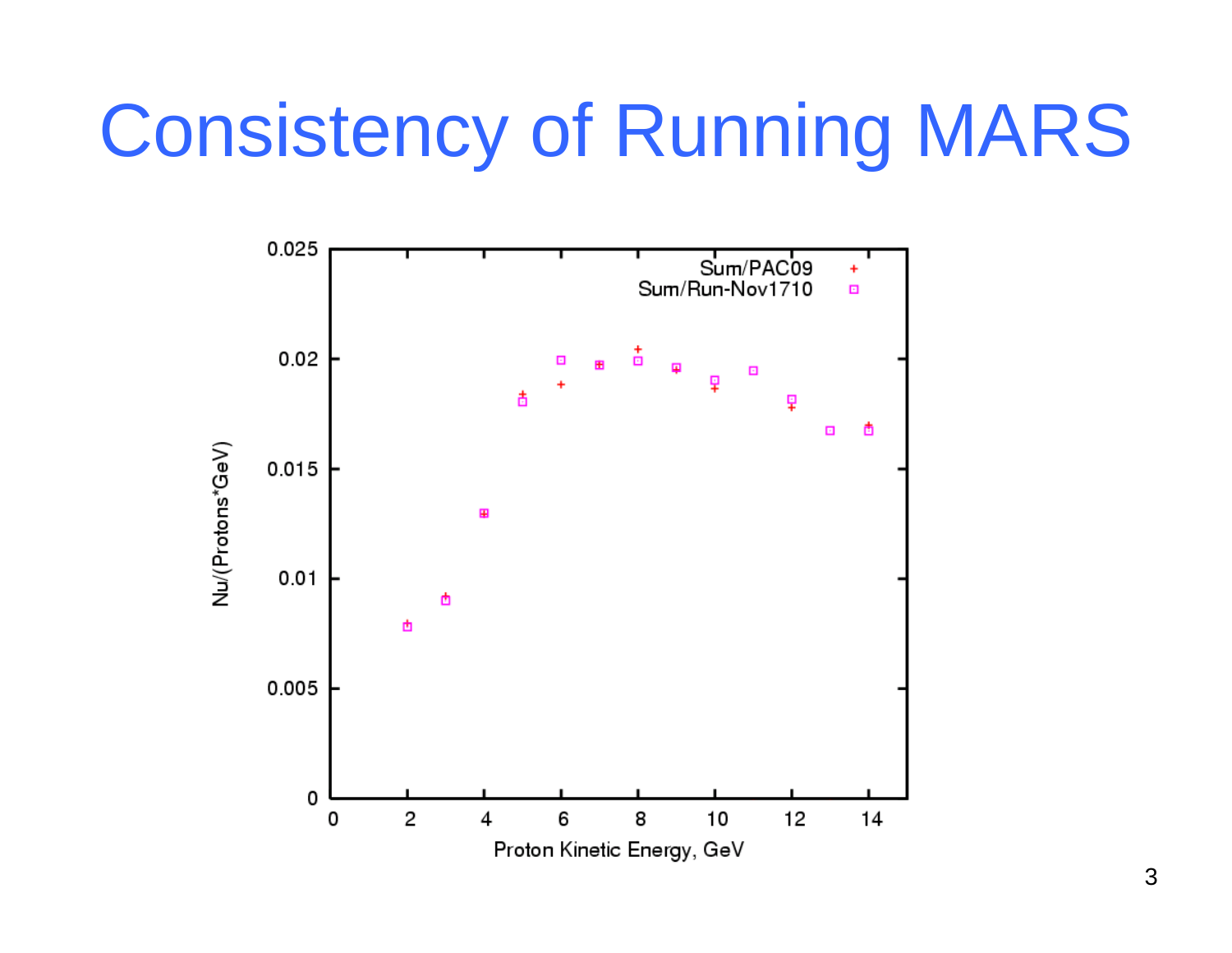# Muon Yield from Different Versions of ICOOL with ST2a-BNL Input Deck

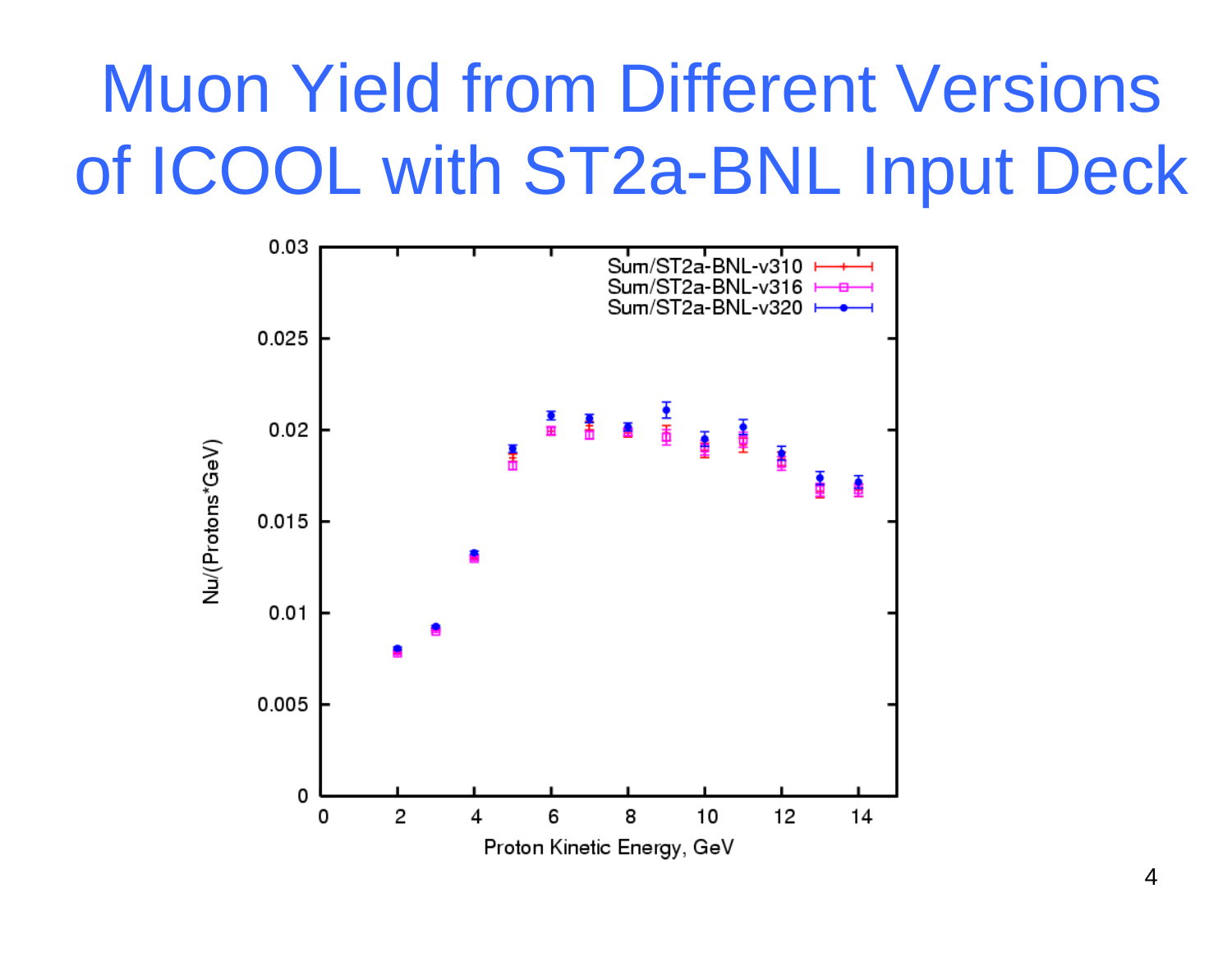# Muon Yield from Different Versions of ICOOL with ST2a-ISS Input Deck

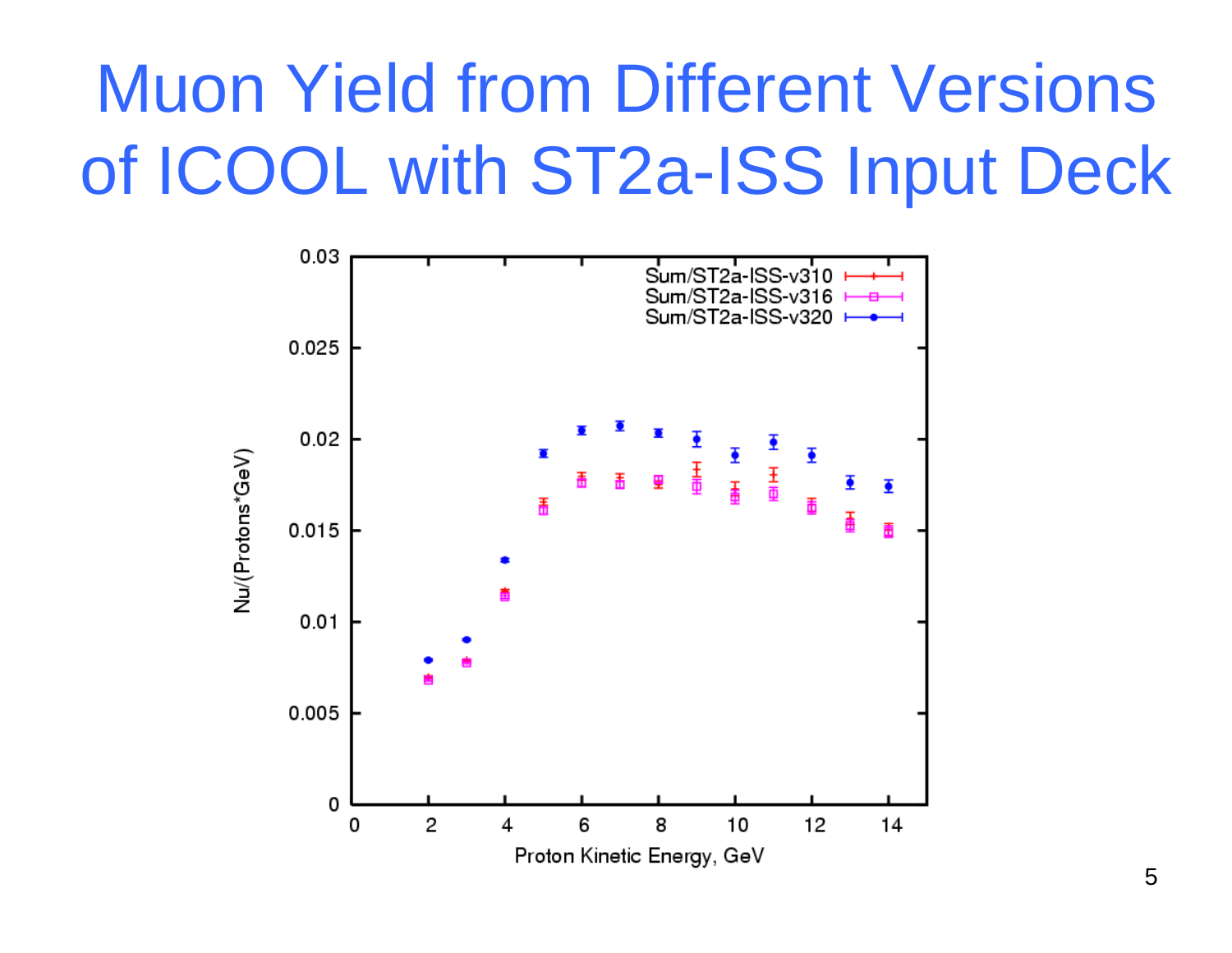## Muon Yield from Different Versions of ICOOL with IDR Input Deck

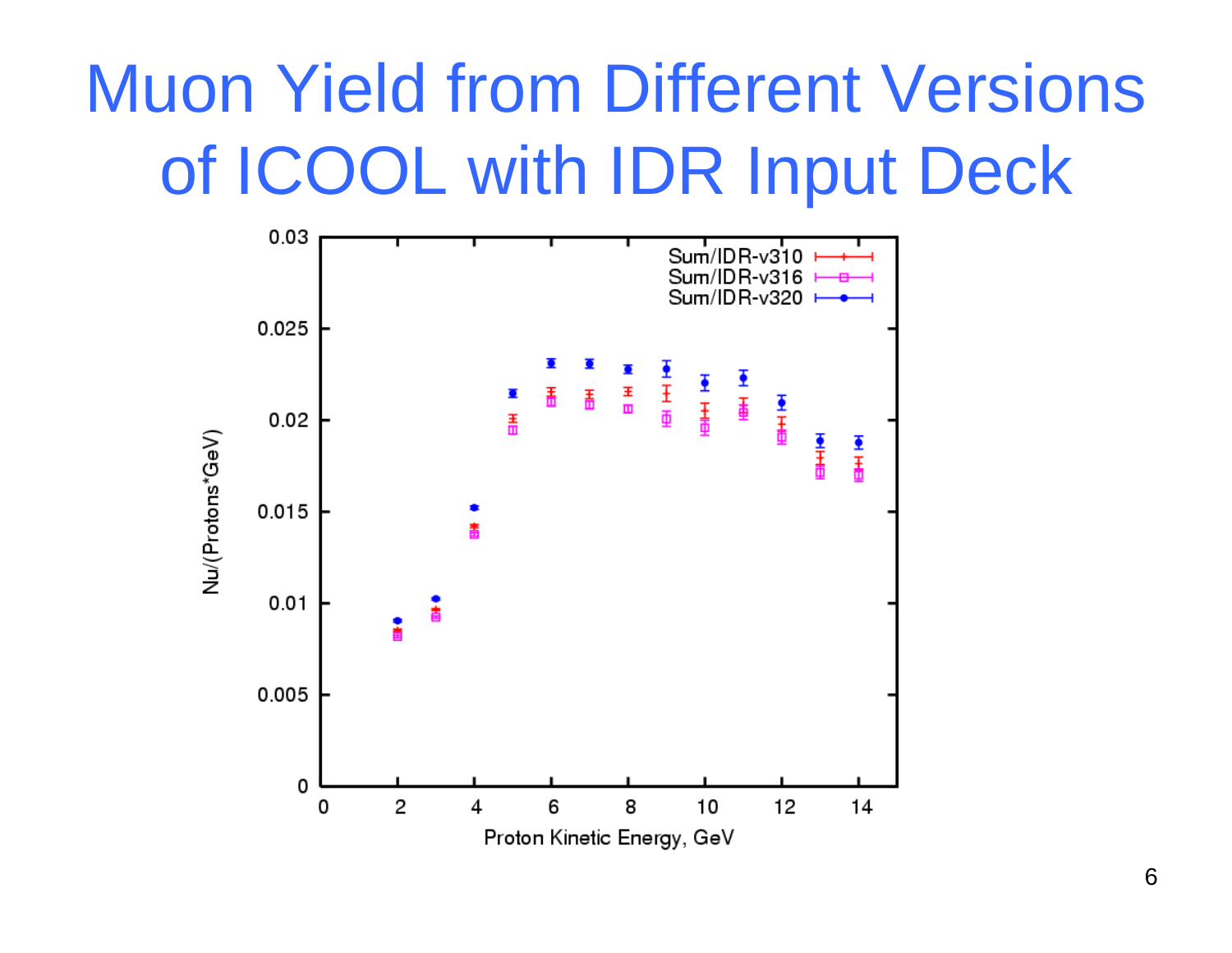### Muon Yield from Different Input Decks with ICOOL v310

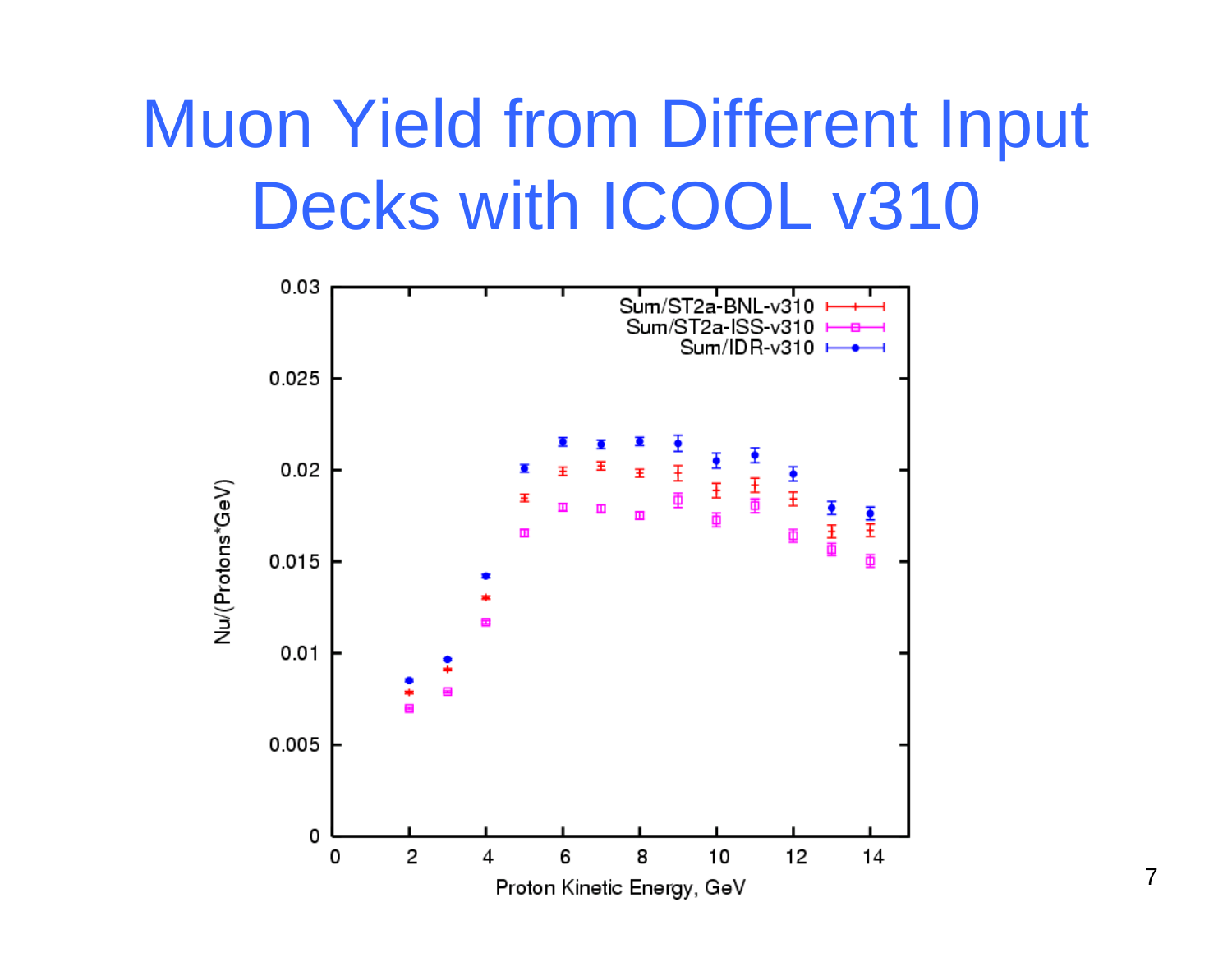## Muon Yield from Different Input Decks with ICOOL v316

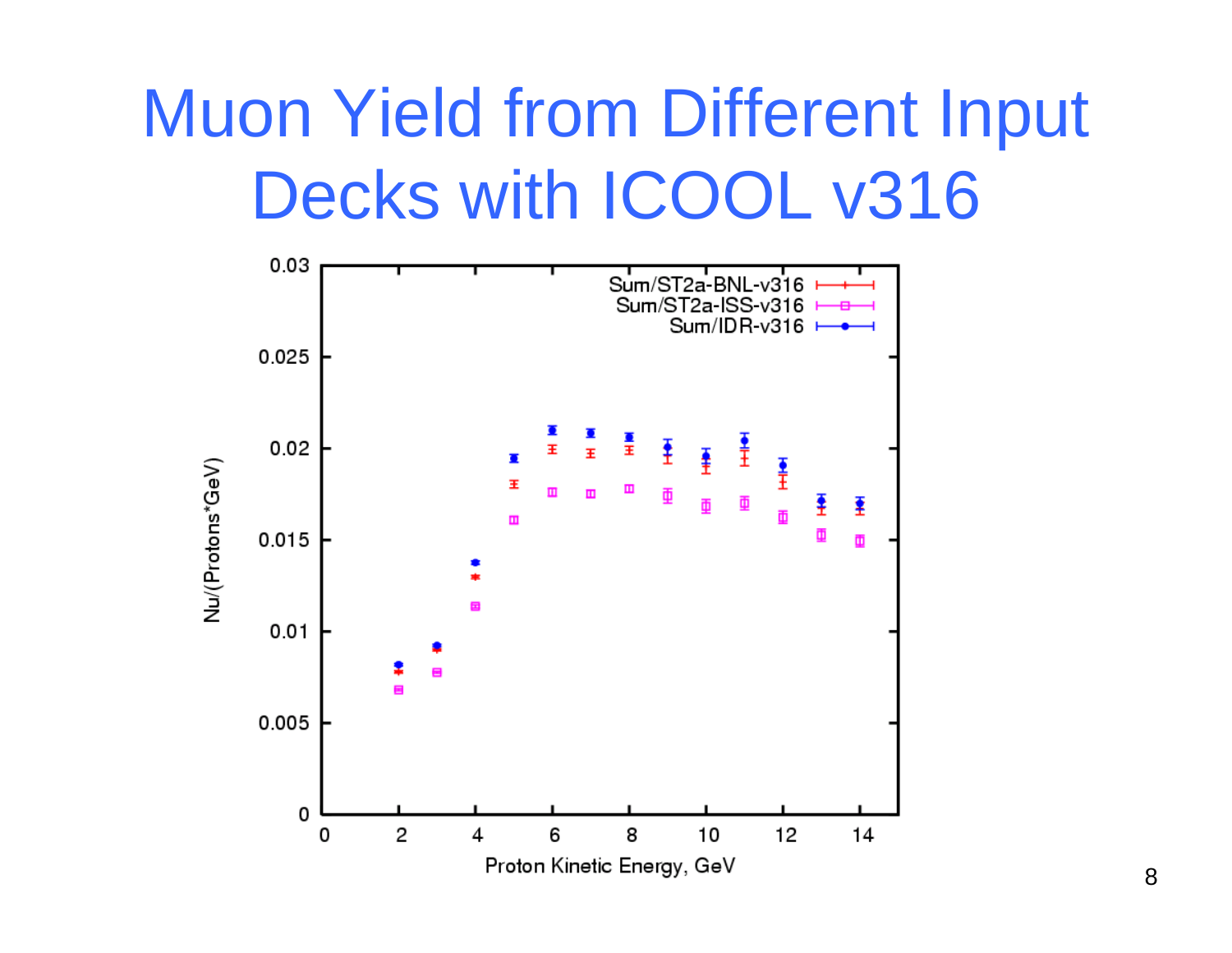#### Muon Yield from Different Input Decks with ICOOL v320